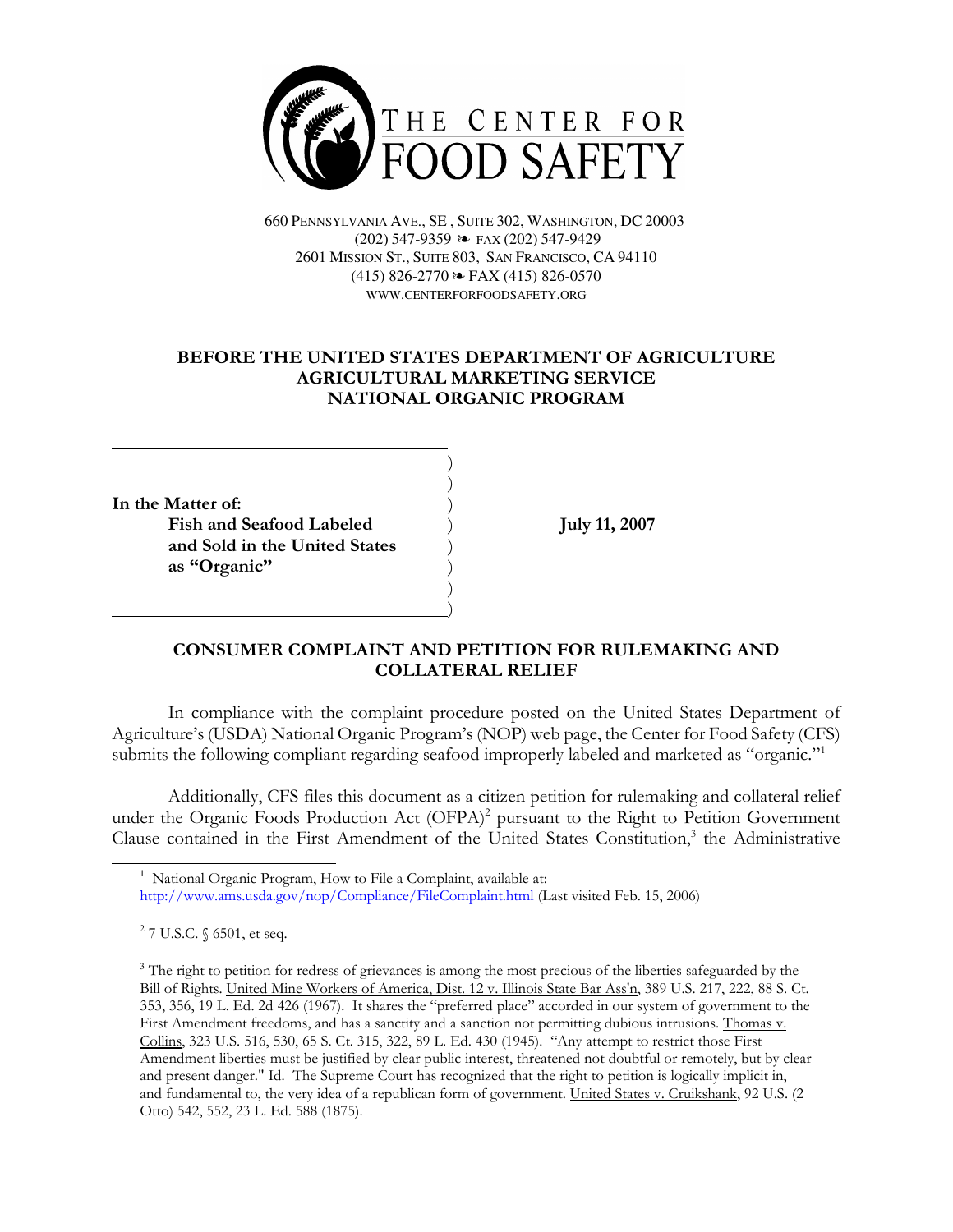Procedure Act,<sup>4</sup> and the United States Department of Agriculture's (USDA) implementing regulations.<sup>5</sup>

As described below, CFS believes that presence of seafood in the U.S. marketed and/or labeled as "organic" violates both the OFPA and its implementing regulations. Accordingly, CFS requests that agency take immediate action to enforce the OFPA and to protect consumers from misleading and mislabeled products by undertaking the following actions:

- (1). Issue a publicly available legal opinion explaining the scope the National Organic Program's enforcement authority concerning use of the term "organic" on product labels and labeling. This document should be published in the Federal Register and on the USDA, NOP website.
- (2). As to organic certification agents accredited by the USDA, National Organic Program:

(A). Issue a general notice letter to all accredited certifying agents (ACAs) clarifying that the scope of the accreditation issued to certifiers under the NOP does not include certification for aquatic animal production as "organic;"

(B). Direct all ACAs to send notice to all of their clients and parties considering applying for certification that the production of aquatic animals as "organic" and/or the labeling of aquatic animal products is inconsistent with the scope of their certification;

(C). Issue a letter of non-compliance to each ACA that is currently certifying aquatic animal production and/or whose certification seal is appearing on U.S. seafood products labeled as "organic;"

(D). Order the removal of the term "organic," all certifier seals, and the USDA organic seal from any package, label or retail display of "organic" seafood sold or marketed in U.S. within ninety (90) days;

(E) Suspend the accreditation of any ACA that is found not to be in compliance with the order describe above in (D);

(F) Levy civil penalties consistent with 7 U.S.C. §6519(a) as deemed appropriate;

and

- (G) Take action consistent with 18 U.S.C. §1001 as deemed appropriate.<sup>6</sup>
- (3). As to organic certification bodies operating under recognition agreements or equivalency determinations with the NOP:

<sup>4</sup> 5 U.S.C. § 553(e)

<sup>5</sup> 7 C.F.R. § 1.28

<sup>6</sup> 7 U.S.C. § 6519(b) subjects false statements made to the Secretary to the provisions of 18 U.S.C. § 1001.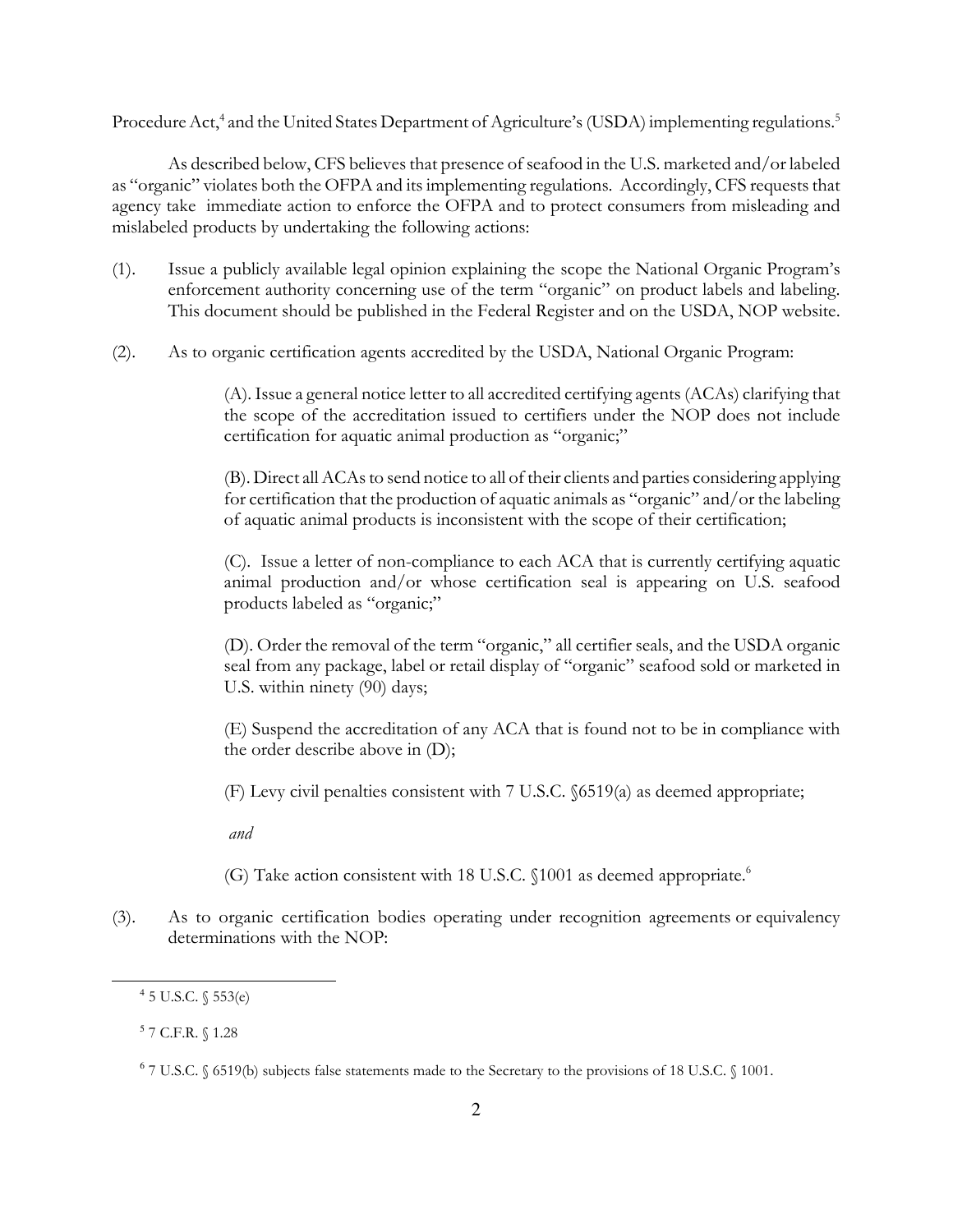(A). Issue a general notice letter to all foreign governmental regulatory bodies recognized by the NOP under either a recognition of conformity assessment or an equivalency determination that accredited certifying agents (ACAs) operating under their authority may not provide certification services for aquatic animals labeled or marketed as "organic" that are exported for the purposes of sale in the United States;

(B). Issue a letter of non-compliance to each foreign certification agency that is identified as currently certifying aquatic animal production and/or whose certification seal is appearing on U.S. seafood products labeled as "organic;"

(C). Order the removal of the term "organic" and all certifier seals from any package, label or retail display of "organic" seafood sold or marketed in U.S. within ninety (90) days;

(D) Suspend the accreditation of any ACA that is found not be in compliance with the order describe above in (C);

(E) Levy civil penalties consistent with 7 U.S.C. §6519(a) as deemed appropriate; and

(F) Take action consistent with 18 U.S.C. §1001 as deemed appropriate.

### **PETITIONERS**

Petitioner the *Center for Food Safety* (CFS), is a non-profit, membership organization located at 660 Pennsylvania Ave., SE, Suite 302, Washington, DC 20003. Petitioner works to protect human health and the environment by curbing the proliferation of harmful food production technologies and by promoting organic and other forms of sustainable agriculture.<sup>7</sup> Petitioner is supported by 45,000 members of the public concerned about environmental and food safety issues including the implementation of the National Organic Program.

Petitioner *Consumers'* Union is an independent, nonprofit testing, and information organization whose mission is to work for a fair, just, and safe marketplace for all consumers and to empower consumers to protect themselves. To achieve this mission, we test, inform, and protect. To maintain our independence and impartiality, Consumers Union accepts no outside advertising, no free test samples, and has no agenda other than the interests of consumers. Consumers Union supports itself through the sale of our information products and services, individual contributions, and a few noncommercial grants.

Petitioner Food and Water Watch (FWW) is a nonprofit consumer organization that works to ensure clean water and safe food. FWW challenges the corporate control and abuse of our food and water resources by empowering people to take action and by transforming the public consciousness about what we eat and drink. FWW works with grassroots organizations around the world to create an economically and

<sup>&</sup>lt;sup>7</sup> See generally Center for Food Safety's homepage at http://www.centerforfoodsafety.org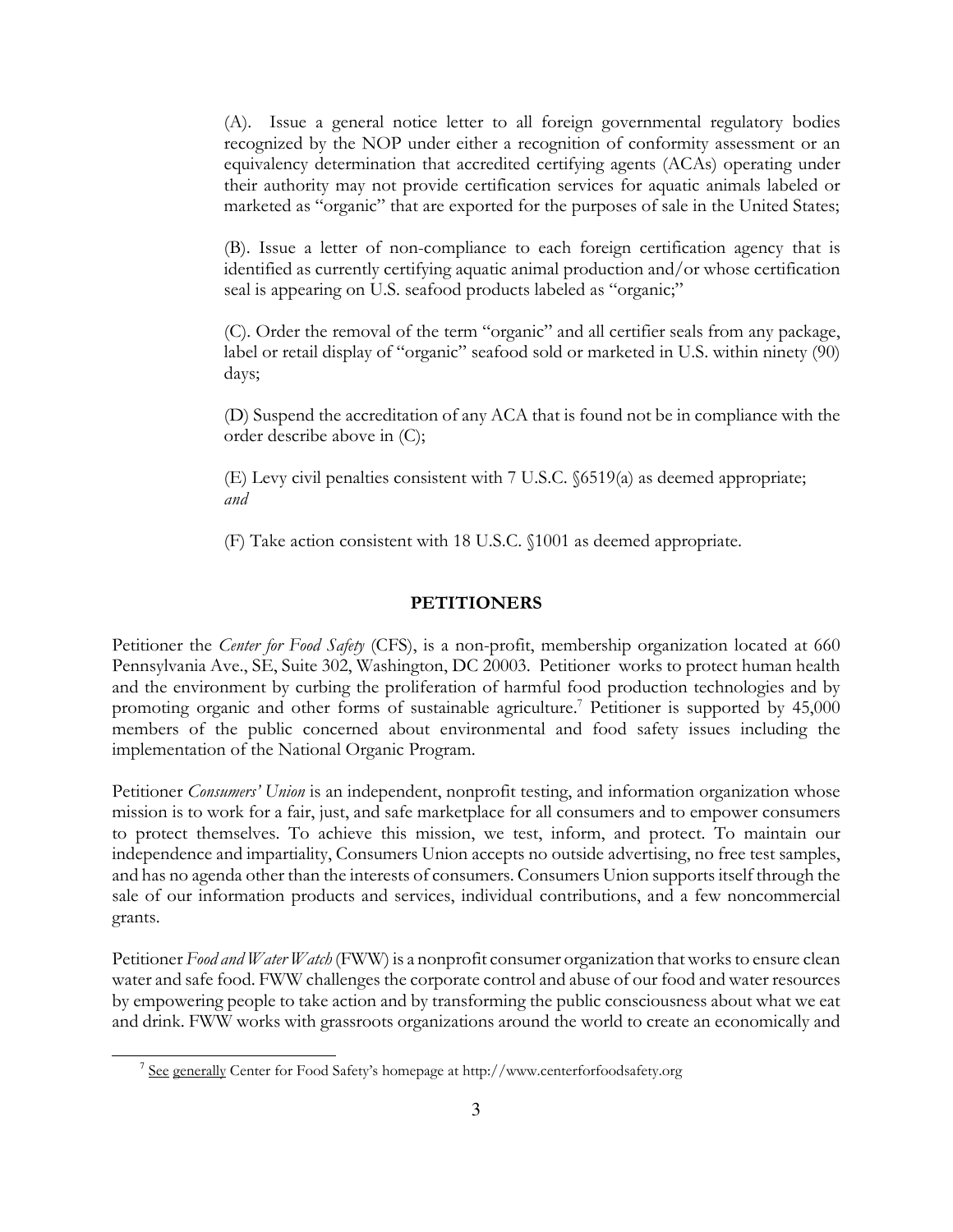environmentally viable future. Through research, public and policymaker education, media, and lobbying, we advocate policies that guarantee safe, wholesome food produced in a humane and sustainable manner and public, rather than private, control of water resources including oceans, rivers, and groundwater.

## DISCUSSION

### I. OFPA Regulates the Term "Organic."

Congress passed the OFPA with a purpose of assuring consumers that organically produced products would meet a consistent standard.<sup>8</sup> Congress further recognized that even slight departures from consistent use of the term "organic" would yield confusion among consumers.<sup>9</sup> Indeed, a goal of the OFPA is to "set standards for use of the word "organic" on foods."<sup>10</sup> And Congress repeatedly spoke as to its intent that the OFPA regulate the word "organic."<sup>11</sup>

In the past, the USDA has repeatedly interpreted the OFPA to regulate the word "organic." For instance, the agency has stated:

Lack of a nationwide standard has also created confusion for consumers, who may be uncertain what it really means when a food product is called "organic."

With a national standard, consumers across the country can go into any store and have full confidence that any food product labeled "organic" meets a strict, consistent standard no matter where it was made. Use of the word, "organic," on the label of any product that does not meet the standard is strictly prohibited.<sup>12</sup>

Thus, in order to use the word "organic" on a food label or in marketplace information the NOP has

<sup>9</sup> See e.g. Sen. Rep. No. 101-357, 1990 U.S.C.C.A.N. 4943 (discussing that even minor differences in standards create an array of "organic" labels that cause consumer confusion).

<sup>10</sup> 101 Cong. Rec. H569 (daily ed. Mar. 1, 1990) (statement of Rep. DeFazio) (emphasis added).

<sup>11</sup> For example, Senator Leahy introduced the OFPA by surveying the state of "organic" marketing stating:

Right now, unless there are legal restrictions on the use of the word "organic," anyone can label anything as organic or natural regardless of how it was produced. Temptation for mislabeling is great because organic foods often sell at premium prices and some are deliberately mislabeled. (Emphasis added) 101 Cong. Rec. S1109 (Feb. 8, 1990).

<sup>12</sup> 65 Fed. Reg. 13512, 13513/1 (Mar. 13, 2000): See also 65 Fed. Reg. 13512, 13514/3 (Mar. 13, 2000) (Does this proposal prohibit "ecolabeling"? No. This proposal only regulates use of the term, "organic," on product labels. Other labels would be allowed as long as they are truthful and not misleading and meet general food labeling requirements. The labeling requirements of this proposal are intended to assure that the term, "organic," and other similar terms or phrases are not used in a way that misleads consumers.).

<sup>&</sup>lt;sup>8</sup> 7 U.S.C. §6501(2); <u>See</u> House Conf. Rep. No 101-916, 1990 U.S.C.C.A.N. 5700 (adopting House version of legislation for the purposes of "assur[ing] consumers that organically produced products meet a consistent standard").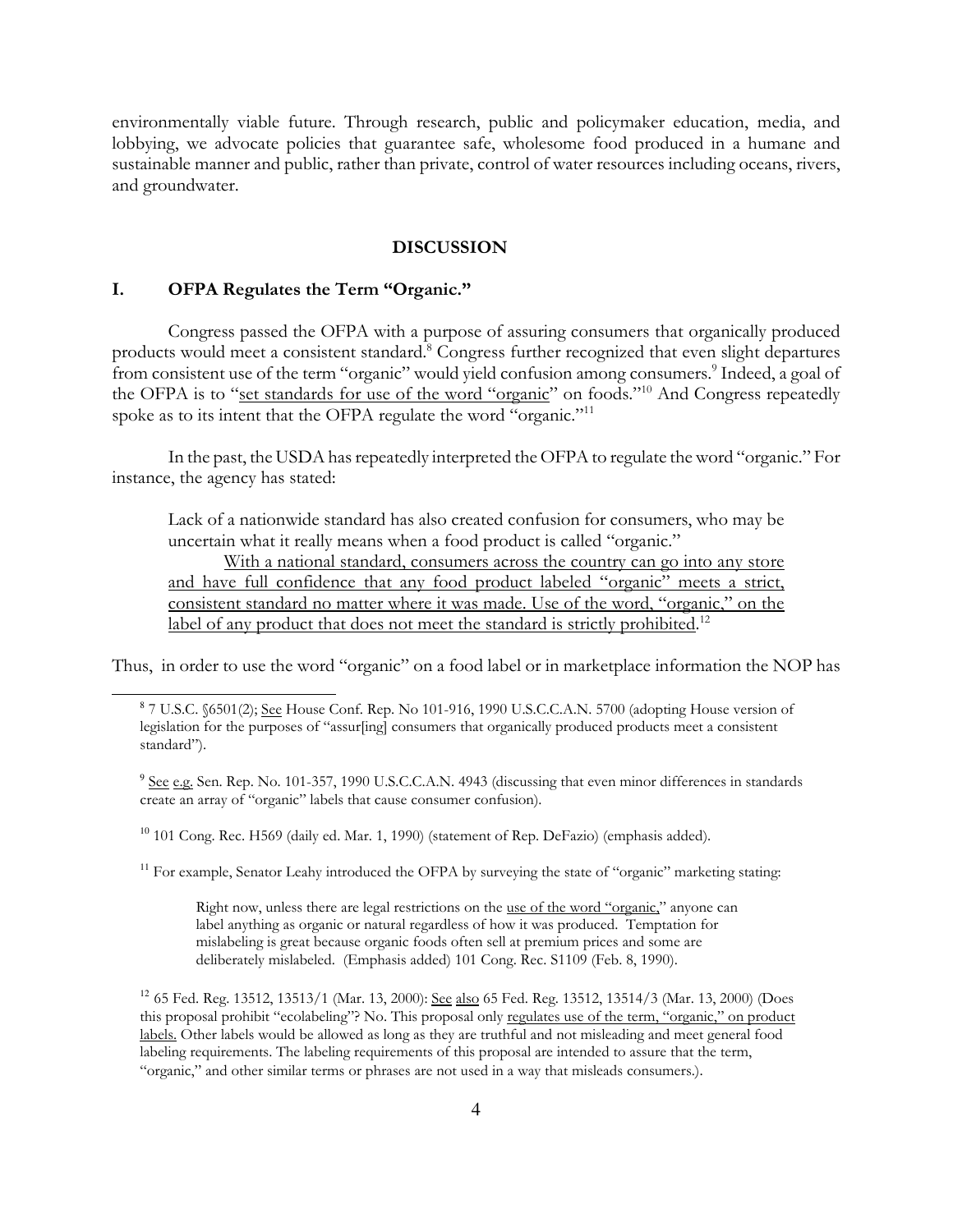held that the product must comply with the existing U.S. regulations. These regulations sets standards for use of the word "organic" in relation to agricultural products and "[t]he term 'organic,' may only be used [in the labeling of products] that have been produced and handled in accordance with the regulations in this part."<sup>13</sup> The NOP has elaborated stating:

Section 205.300 specifies the general use of the term, "organic," on product labels and market information. Paragraph (a) establishes that the term "organic," may be used only on labels and in market information as a modifier of agricultural products and ingredients that have been certified as produced and handled in accordance with these regulations. The term "organic," cannot be used on a product label or in market information for any purpose other than to modify or identify the product or ingredient in the product that is organically produced. Food products and ingredients that are not organically produced and handled cannot be modified, described, or identified with the term, "organic," on any package or in market information in any way that implies the product is organically produced.<sup>14</sup>

Additionally, the agency has pronounced its intent to enforce against misuses of the word "organic" stating:

The labeling requirement of this final rule are intended to assure the term "organic," and other similar terms or phrases are not used on a product package or in marketing information in a way that misleads consumers as to the contents of the package. Thus, we intend to monitor the use of the term, "organic," and other similar terms and phrases. If terms of phrases are used on product packages to represent "organic" when the products are not produced to the requirements of this regulation, we will proceed to restrict their use.<sup>15</sup>

Consistent with this past expression of enforcement intent, the agency's implementing regulations state that "no claims, statements, or marks using the term, 'organic,' or display of certification seals, other than as provided in this regulation may be used."<sup>16</sup> Thus, the use of the term "organic" on other products, including those products for which no U.S. organic standards yet exist, is prohibited. To further drive home this point, the OFPA implementing regulations note that "food products that are not organically produced and handled cannot be modified, described, or identified with the term 'organic,' on any package pane or market information in any way that implies the product is organically produced."<sup>17</sup> Congress recognized the breadth of this enforcement power by providing the USDA with authority to levy civil and criminal penalties against "any person who knowingly sells

<sup>13</sup> 65 Fed. Reg. 80548, 80577 (Dec. 21, 2000).

<sup>14</sup> 65 Fed. Reg. 80548, 80576/3 (Dec. 21, 2000)(emphasis added).

<sup>15</sup> 65 Fed. Reg. 80548, 80580 (Dec. 21, 2000)(emphasis added).

<sup>16</sup> 65 Fed. Reg. 80548, 80576/1 (Dec. 21, 2000).

 $17 \underline{\text{Id}}$ .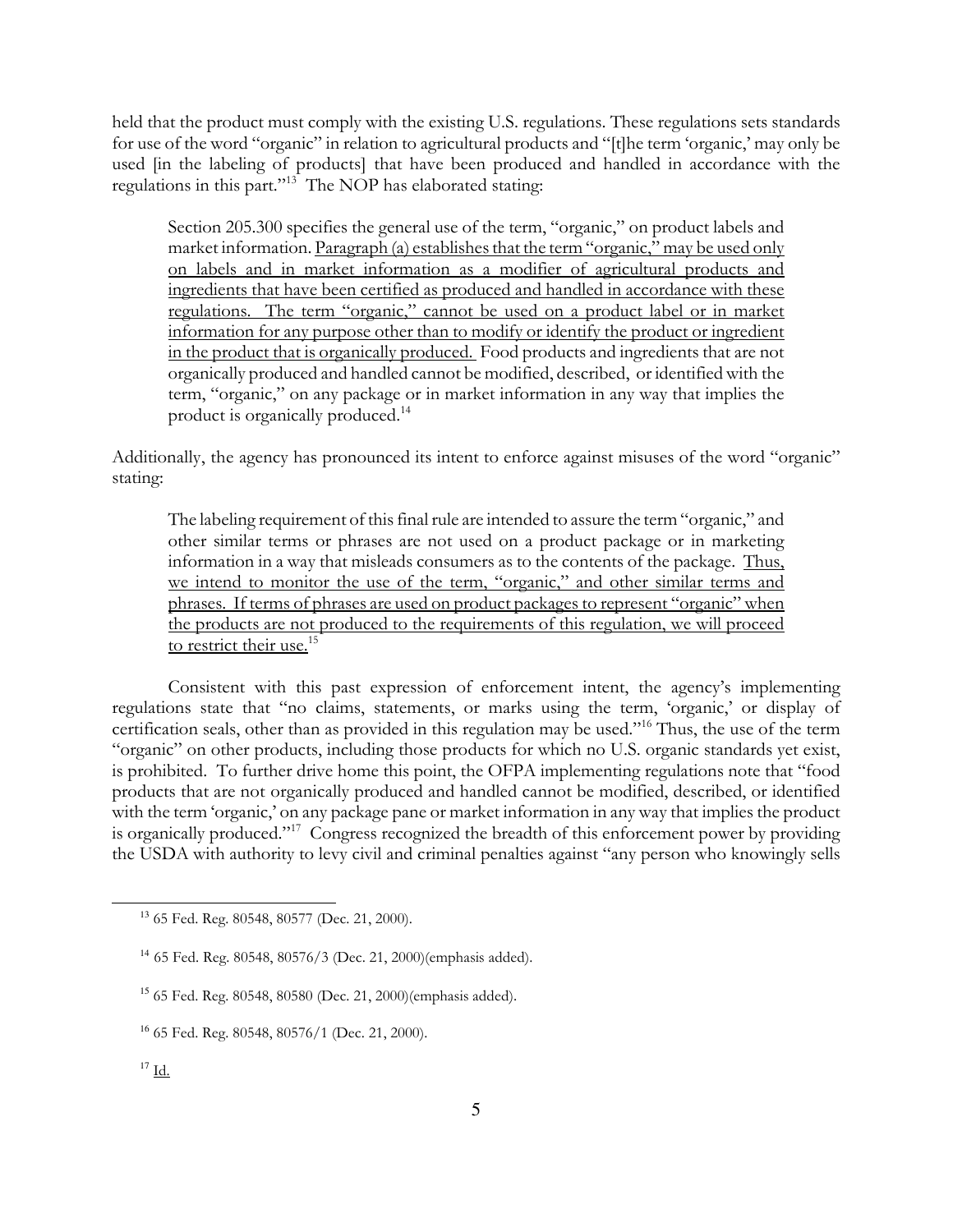or labels a product as organic."<sup>18</sup>

## II. There Currently Exists No Regulations for Labeling Seafood "Organic."

 The OFPA was passed to establish organic standards for all livestock, including "fish used for food."<sup>19</sup> Congress recognized, however, that standards for aquaculture did not yet exist.<sup>20</sup> Consistent with this recognition, in establishing initial organic standards the NOP temporarily restricted the definition of "livestock," applying the current regulations only to non-seafood agricultural products.<sup>21</sup> Since that time, NOP and the National Organic Standards Board (NOSB) have been in the process of developing aquaculture standards.

In May 2005, at the recommendation of the NOSB, the NOP appointed an Aquaculture Working Group (AWG) of the Aquaculture Task Force.<sup>22</sup> In January 2006, the AWG submitted its Interim Final Report to the NOP.<sup>23</sup> A round of public comment through the NOSB took place.<sup>24</sup> The process culminated on March 29, 2007 as the NOSB made a final recommendation for initial aquaculture regulations.<sup>25</sup> Despite completion of these recommendations, the NOP has not initiated any rulemaking to adopt in whole or part the NOSB recommendations. As a result, there are still no regulatory standards for seafood and no organic certification organization can be accredited to certify

<sup>19</sup> 7 U.S.C. §6502(11)

<sup>20</sup> Sen. Rep. No. 101-357, 1990 U.S.C.C.A.N. 4946 ("The Committee recommends as well, that over time, USDA and the Organic Standards Board develop standards for aquaculture products.")

<sup>21</sup> 7 C.F.R.  $\Diamond$  205.2 (explicitly providing that the term livestock excludes aquatic animals).

<sup>22</sup> See NOSB, Aquaculture Standards Recommendation (March 29,2007) at 21 available at http://www.ams.usda.gov/nosb/FinalRecommendations/Mar07/NOSB%20Final%20Aquaculture%203-29-0 7.pdf (last visited May 5, 2007).

<sup>23</sup> NOSB, Aquaculture Working Group, Interim Final Report, *available at* http://www.ams.usda.gov/nosb/transcripts/Oct2006/10\_18\_06.pdf (last visited May 5, 2007).

<sup>24</sup> While the public was able to provide comment to the NOSB on the interim report, this comment period was not consistent with formal commenting procedures for a proposed rulemaking as provided for under the APA. CFS has submitted comments to the NOSB concerning the development of aqauculture standards on several occasions avail.able at http://www.centerforfoodsafety.org/pubs/CFSCommentAquaNOSB%203-16-07.pdf (last visited May 8, 2007)(describing CFS comments provide Mar. 16, 2007, Oct. 12, 2006 and Apr. 15, 2006).

 $^{25}$  NOSB, Aquaculture Standards Recommendation (March 29,2007) available at

http://www.ams.usda.gov/nosb/FinalRecommendations/Mar07/NOSB%20Final%20Aquaculture%203-29-0 7.pdf (last visited May 5, 2007).

<sup>&</sup>lt;sup>18</sup> 7 U.S.C. §6519(a). The OFPA grants authority to the USDA to develop regulations for "agricultural" products" while the enforcement provisions of the OFPA allow the agency to enforce against mislabeled "products." This plain language difference speaks to the breadth of the USDA's enforcement authority over the term "organic"on a variety of products.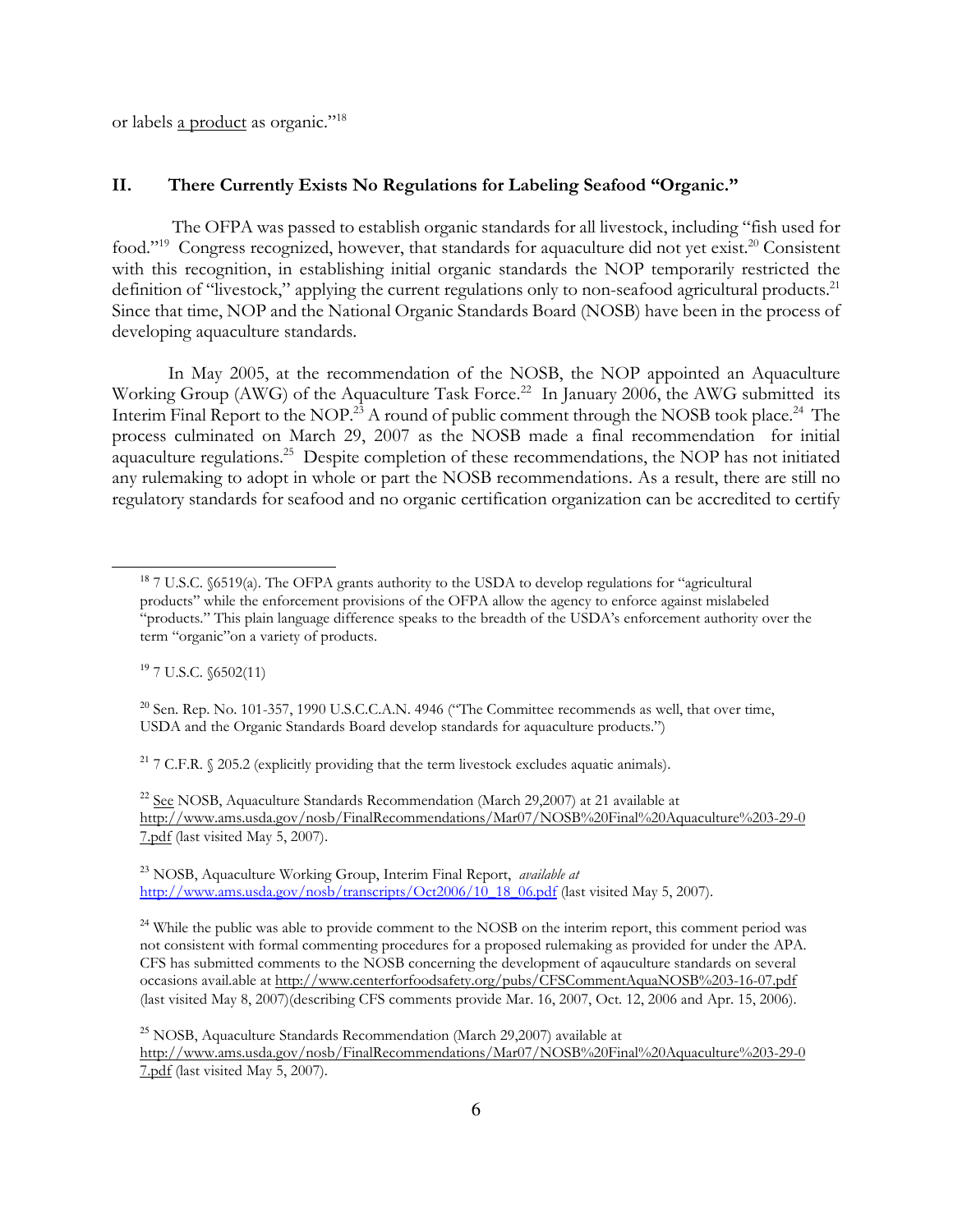aquatic animal production as "organic."<sup>26</sup>

#### III. Many Seafood Products are Being Mislabeled and Marketed as "Organic."

Despite the absence of regulatory standards for livestock that are aquatic animals, seafood is currently being sold and marketed in the U.S. as "organic." This commercial sale and marketing is occurring over the Internet, in print advertisements, on labels and in point-of-sale displays. CFS has provided examples of these "organic" marketing claims as Appendix A.

To date, CFS has identified the following companies that are marketing seafood in the U.S. as "organic":

> Bio Centinela Black Pearl Blue Horizon Blue Origins Creative Salmon Delicious Organics Dom International Ltd. EcoFish Eighth Sea Hannaford Supermarkets Harris Teeter Supremarkets Johnson Seafarms Marine Harvest Martin International Corp. OceanBoy Farms Polar Seafood, LLC Sustainable Seafood Wild Oats Markets

Many of the companies marketing or labeling aquatic animal products in U.S. markets as "organic" are selling product that has been certified as "organic" by the following certifying agencies:

> Naturland E.V. Organic Food Federation Soil Association Certification Ltd

Petitioners' limited ability to fully survey the marketplace suggests that there are likely more companies marketing such products and certfiers providing such certification services. CFS has provided contact, production and certification information for those firms it has identified in Appendix B.

<sup>&</sup>lt;sup>26</sup> Recommendations made by the NOSB are not official policy until they are approved and adopted by USDA. See NOSB website available at http://www.ams.usda.gov/nosb/index.htm (last visited May 8, 2007).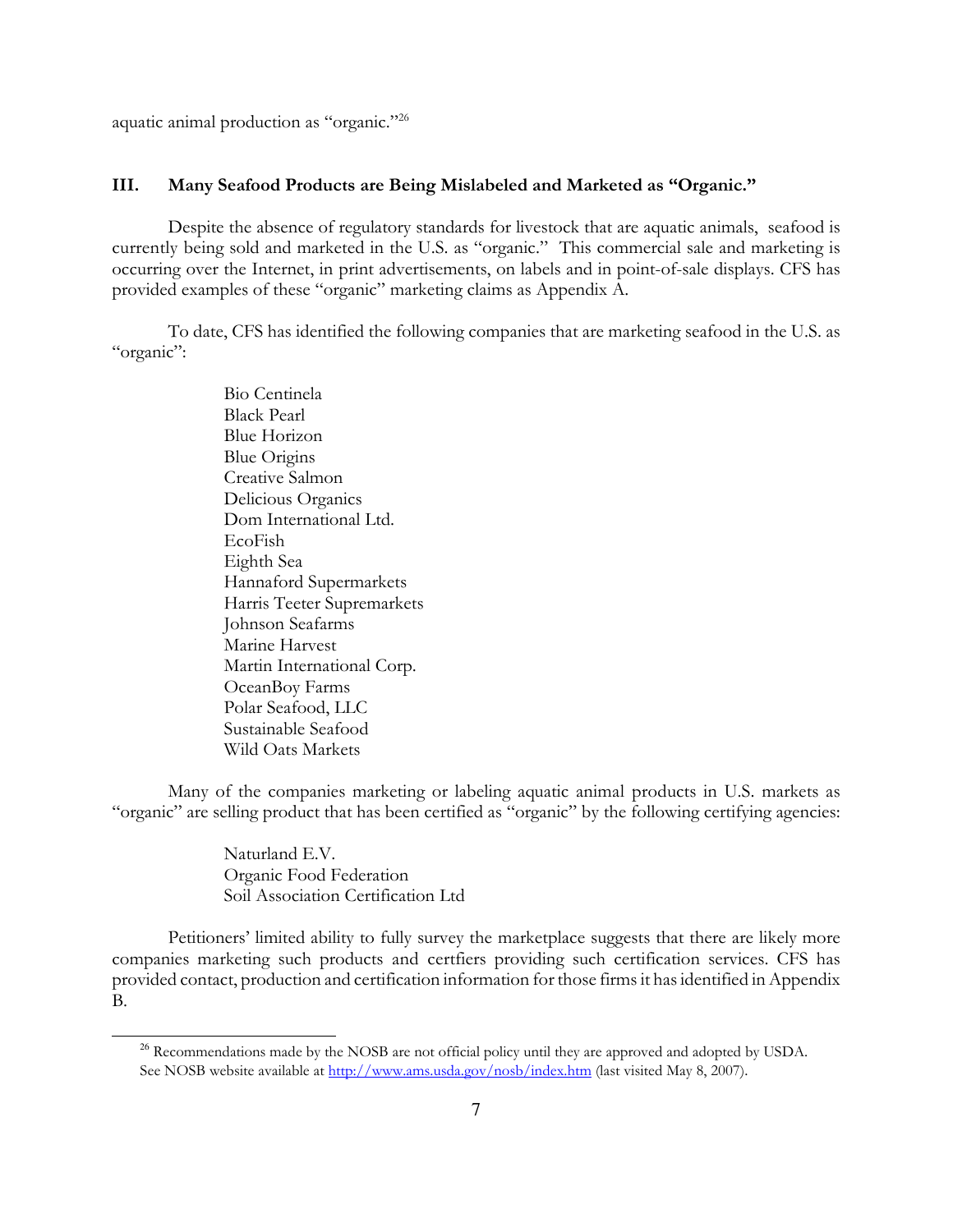## IV. Consumers are Mislead by this Labeling, Believing Use of the Word "Organic" Means the Product is USDA Approved.

Since the passage of the OFPA and the NOP's completion of implementing regulations, consumers have come to rely on the term "organic."<sup>27</sup> Consumers understand the term "organic" to signify that the agricultural product was grown and raised according to certain practices which reflect a greater emphasis on sustainable agriculture, environmentalism and public health. Customers look for foods labeled as "organic" under the assumption that the word reflects the underlying production and handling history of the food.<sup>28</sup> Many consumers, believing that organic foods are environmentally, ethically, or nutritionally superior, actively seek out foods labeled as "organic." Often, consumers are willing to pay a price premium for products they know have been produced organically.<sup>29</sup>

The National Organic Program (NOP) recognizes that consumers look for the word "organic" when they make their purchasing decisions. In a consumer outreach brochure, the NOP states that "only food labeled 'organic' has been certified as meeting USDA organic standards" and instructs consumers to "look for the word 'organic.'"<sup>30</sup>

Seafood is no different. According to a consumer study undertaken by New Jersey Department of Agriculture, 72% of consumers from a variety of U.S. states indicated that they believed "organic" seafood to be "better" than conventionally farm-raised seafood.<sup>31</sup> In part, this interest in "organic" seafood resulted from distrust of conventional aquaculture practices.<sup>32</sup> Consumers based this preference for "organic" seafood a number of factors:

- 95% believed such seafood would be chemical and pesticide free
- 87% believed it would be free of antibiotics
- 59% believed it would be "ecologically sound"

<sup>28</sup> O'Dierno, et al., N.J. Dept. of Agriculture, The United States Market for Organic Seafood (hereinafter NJ Study) (Feb. 2006) at 23 available at http://www.jerseyseafood.nj.gov/OrganicSumm.pdf (32% say they are committed to buying organic; 46% say they purchase from time to time).

<sup>29</sup> Greene, USDA, Economic Research Service, Economics of Food Labeling at 26-29 available at http://www.ers.usda.gov/publications/aer793/aer793g.pdf (last visited May 8, 2007).

<sup>30</sup> National Organic Program, "Organic Food Standards and Labels: The Facts" available at http://ams.usda.gov/nop/Consumers/brochure.html (last visited May 8, 2007).

<sup>31</sup> O'Dierno, New Jersey Dept of Agric, Identification and Evaluation of viable Market Opportunities for Organically-Grown Aquatic Products (NJ Study) (Feb. 2006) at 24 available at http://www.jerseyseafood.nj.gov/Organic%20AquaFocusReport.pdf (last visit May 30, 2007).

<sup>&</sup>lt;sup>27</sup> See e.g. Strochlic, California Institute of Rural Studies, "Regulating Organic: Impacts of the National Organic Standards on Consumer Awareness and Organic Consumption Patterns (Dec. 2005) available at http://www.cirsinc.org/docs/Regulating\_Organic.pdf (last visited May 30, 2007) (USDA, AMS funded study finding that 79.1% of consumers that have seen the USDA organic seal reported increased confidence in the integrity of organic products as a result of the U.S. national organic standards).

<sup>32</sup> NJ Study, supra note 31, at 24.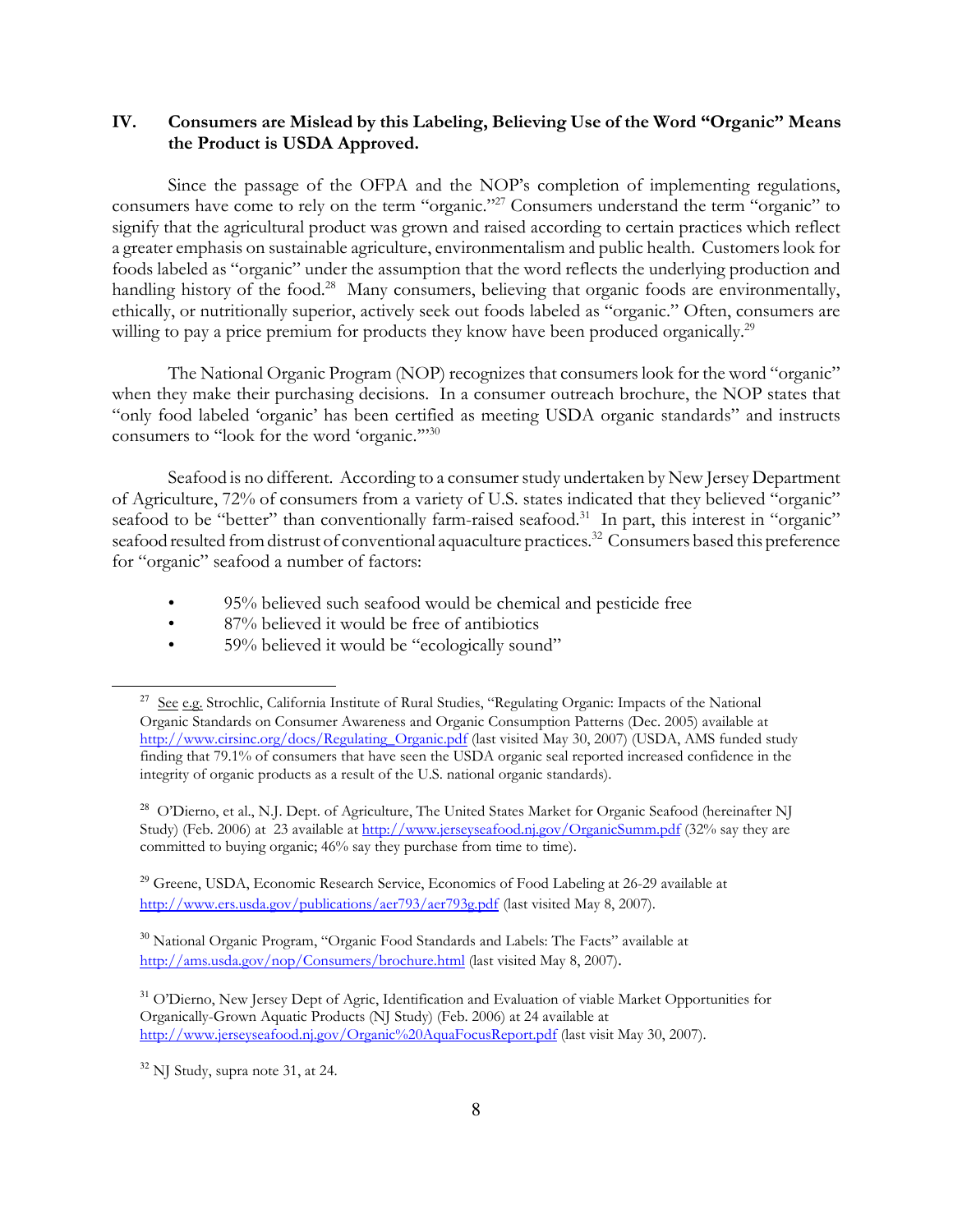• 36% believed "organic" seafood would have higher standards for animal welfare<sup>33</sup>

Marketers are well aware of consumers' expectations of the "organic" label. The data show that consumers are inclined to rely on the use of the term "organic" in order to obtain perceived benefits from seafood products because the products will have been produced in an exacting manner under the supervision of U.S. regulations. Absent such regulations, it is clearly misleading to consumers to allow seafood to be marketed or labeled as "organic" when there are no assurances that the production standards expected by consumers were met. Indeed, the California legislature has found that the labeling of seafood as "organic" without federal standards is misleading consumers.<sup>34</sup>

## V. USDA's Misinterpretation of its Enforcement Authority is Allowing Seafood to be Mislabeled as "Organic."

The continued marketing and sale of seafood products misleadingly labeled as "organic" is the result of both a flawed agency interpretation of its enforcement authority and failed agency enforcement against a clearly illegal activity. Of upmost importance to the continued integrity of the organic label is the agency's misinterpretation of its enforcement power. As justification for its inaction on misleading "organic" seafood labels, NOP has interpreted the OFPA as providing limited authority to police the use of only the "USDA Organic" seal for the agricultural products currently regulated. At a recent meeting of the NOSB, agency representatives denied that USDA has legal authority to restrict use of the word "organic" on seafood, stating that:

[T]here's NOP organic, and then there are possibly private organic standards. But that's the unfortunate situation that we're caught in. And that's why I keep reminding you, go back to pre-October 21, '02. You had the same situation for all commodities. Now you've got, you know, we've just got some that we have not brought under the umbrella.<sup>35</sup>

This statement incorrectly assumes that the requirements of the OFPA extends only as far as products produced under the established regulations and bearing the USDA organic seal.

 $33$  NJ Study, supra note 31, at 25.

<sup>34</sup> In 2005, the California legislature recognized that "[t]here are currently no standards in place for what organic seafood must mean and, at this time, any seafood can be claimed as organic. This is a serious deviation from what consumers expect from other organic food that meets strict federal standards for organic production and is verified by an organic certifier." In response, the legislature passed SB 730 which provides in pertinent part that "No aquaculture, fish, or seafood product, including, but not limited to, farmed and wild caught species, shall be labeled or represented as "organic" until formal organic certification standards have been developed and implemented by the United States Department of Agriculture's National Organic Program or the California Department of Food and Agriculture." The Governor approved the measure as law on October 7, 2005. The legislation is available at

http://info.sen.ca.gov/cgi-bin/postquery?bill\_number=sb\_730&sess=PREV&house=B&site=sen (last visited May 8, 2007).

<sup>35</sup> NOSB Meeting, Transcript of Proceeding, Statement of Barbara Robinson at 63-64 (Oct 14, 2004) available at http://www.ams.usda.gov/nosb/transcripts/Oct2004/10\_14\_04.pdf (last Visited May 5, 2007).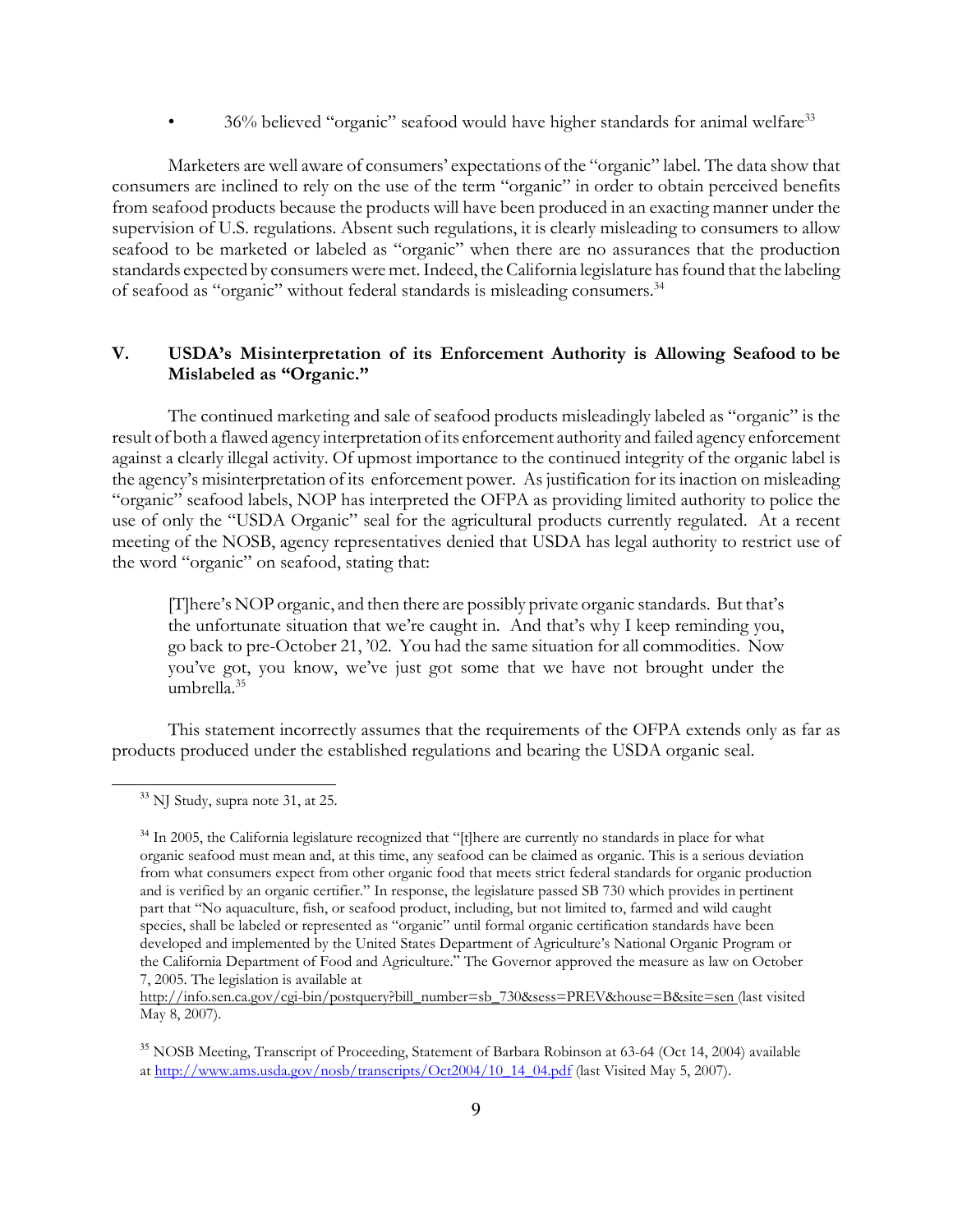Of additional concern, this agency enforcement interpretation has been "recognized" by the NOSB which recently stated:

Presently, the NOP regulations state that fish are not included in the scope of the rule, which means that there can be no enforcement of fish products in the market place making "organic" claims. Since some foreign organic certification programs include fish standards, many products appear on the US market with an "organic" claim, which will continue until the NOP regulations include provisions for organic aquatic species.<sup>36</sup>

The agency's interpretation of its enforcement authority is contrary to Congressional intent, the language of the OFPA, and past agency regulatory interpretations. As discussed at length supra, the organic program was establish to enforce the use of the term "organic" on all products and not be limited to products using the USDA organic seal. Products that use the term "organic" and that are marketed in the U.S. must meet the existing U.S. standards or be subject to enforcement activities. Given that there are no existing standards yet for aquaculture, under the OFPA aquacultural products may not use the term "organic" without violating the terms of the Act. The NOP is well aware of the existence of seafood products that are improperly using the term "organic" and it must act to prevent consumer fraud and enforce the OFPA's prohibitions.

## VI. This Misinterpretation Allows Products Produced by Methods that Violate Existing Standards of the OFPA

The average consumer, uninformed about the inner workings of the USDA or the regulation process, has come to believe that the word "organic" on any food product reflects generally the same production methods. Consumers rely on this belief in making purchasing decisions that may include paying a price premium for "organic" seafood they believe meets these standards. This deception will continue until the use of the word "organic" is restricted to only those goods that have been actually produced in accordance with finalized USDA organic standards for aquatic animals.

In absence of U.S. organic aquaculture regulations, consumers are left to assume that U.S. "organic" seafood is being produced consistent with current livestock standards or the recent NOSB aquaculture recommendations. However, these seafood products labeled as "organic" are being produced in ways that fall outside of existing U.S. prohibitions on livestock rearing and contradict what Americans have come to expect of "organic" food. In particular, there are a least four areas where consumers are mislead by use of the term "organic": (1) antibiotic administration; (2) use of parasiticides; (3) use of certified organic feed; and (4) the accommodation of the animal's natural behavior.

#### 1. Antibiotics

Under the OFPA the use of antibiotics is a prohibited animal production practice. $37$  USDA's

<sup>36</sup> NOSB, Livestock Committee, Aquaculture Standards, Feb 20, 2007 at 1.

<sup>37</sup> 7 U.S.C. §6509(c)(3).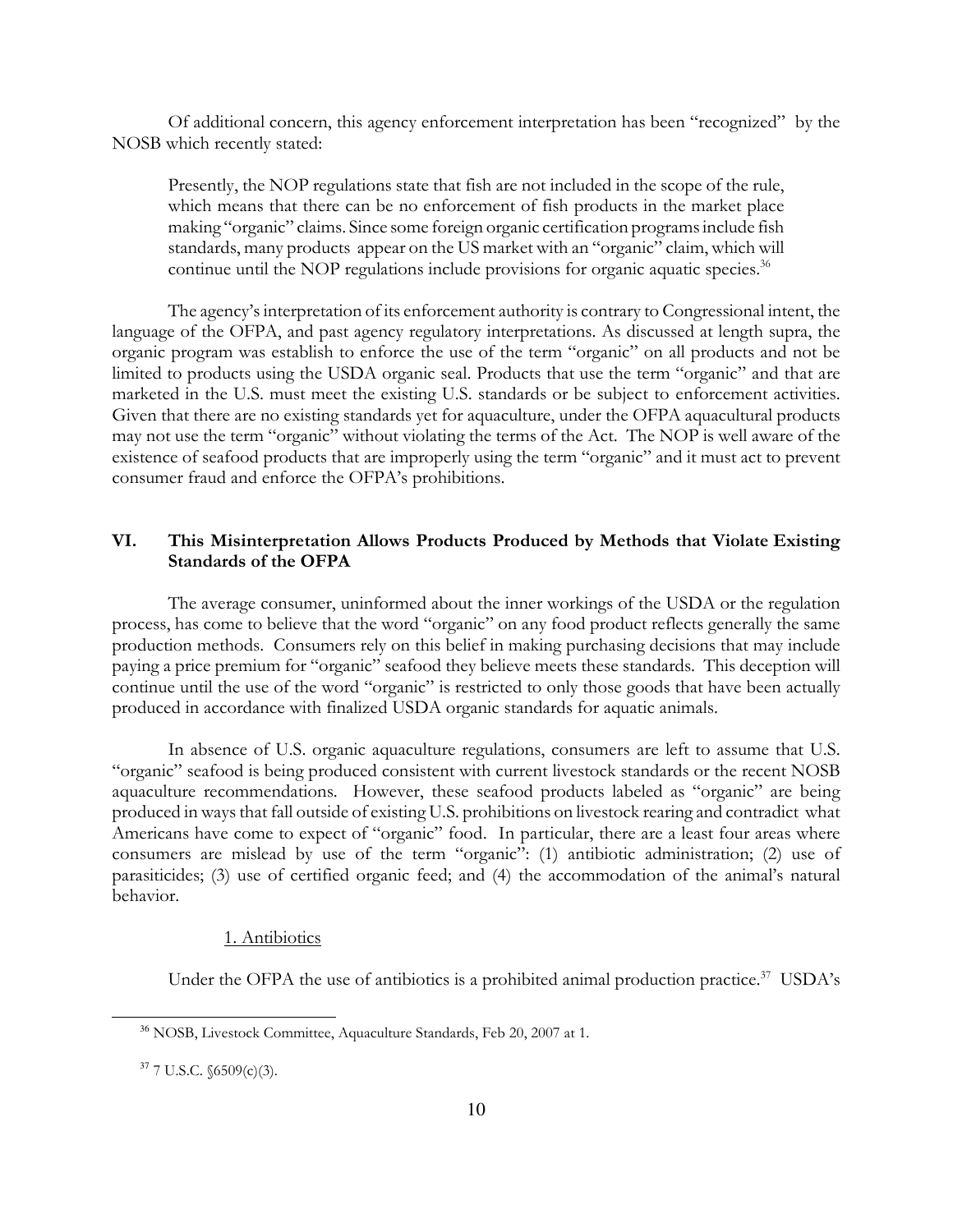implementing regulations for non-fish livestock requires that "[t]he producer of an organic livestock operation must not . . sell, label or represent as organic any animal or edible product derived from any animal treated with antibiotics."<sup>38</sup> As a result, U.S. consumers have come to expect that organic food will be free of antibiotics and this belief extends to "organic" seafood.<sup>39</sup> While consumers may be purchasing seafood labeled as "organic" expecting a product that was produced free of antibiotics, in fact, a number of the "organic" seafood products are being produced under foreign standards that allow the use of antibiotics. For example, some marketed "organic" seafood is being certified by the Organic Food Federation (OFF) and the U.K. Soil Association (Soil Association).<sup>40</sup> Despite the U.S. prohibition on the use of antibiotics, the certification standards used by both OFF and the Soil Association allow the use of antibiotics in aquaculture.<sup>41</sup> The NOSB's proposed aquaculture standards also provide no relief from this situation as they would maintain a prohibition on all antibiotic use.<sup>42</sup> Thus, consumers purchasing "organic" fish certified by either of these certification agents are being misled as to the use and presence of antibiotics in their seafood.

#### 2. Parasiticides

Under the NOP regulations the use of parasiticides is limited to non-slaughter stock.<sup>43</sup> Further, even if a parasiticide is used on breeder or dairy stock, it must appear on the NOP list of acceptable production substances.<sup>44</sup> Similar to the situation with antibiotics, consumer expectation is that "organic" seafood is not produced using any such chemicals.<sup>45</sup> Regardless, seafood is being labeled and sold in the U.S. as "organic" via foreign certification allow production with parasiticides that are not allowed under the existing U.S. livestock regulations. For example, seafood marketed as "organic" that has been

<sup>38</sup> 7 C.F.R. §205.238(c)(1).

<sup>41</sup> See UK Soil Association Organic Aquaculture Standards, rule 30.10.12 (Jan. 2007); Organic Food Federation Aquaculture Standards 6a Salmonids Version 4, section 1.11.11(d) (Jun. 2004); Naturland Standards for Organic Aquaculture,Section II, provision 5.1 (Jan. 2006)

<sup>42</sup> See NOSB, Aquaculture Standards Recommendation (March 29, 2007) at recommended §205.252(k)(1)("the producer of organic aquatic animals shall not . . . incorporate any type of antibiotic or hormone in feeds, the water supply, or the environment."); See also NOSB recommended §205.253(c)(1).

 $43$  7 C.F.R.  $(205.238(b)(1)-(2)$ .

<sup>44</sup> 7 C.F.R. §205.238(b); 7 C.F.R. §205.603.

<sup>45</sup> NJ Study, supra note 31, at 25.

<sup>&</sup>lt;sup>39</sup> NJ Study, supra note 31, at 28.

<sup>40</sup> Pursuant to 7 C.F.R. §205.500( c), the NOP allows agricultural products to be exported to the U.S. if the products are certified by non-NOP accredited foreign certification agent so long as those certification agents are operating under recognition of foreign equivalency. The NOP has entered into an equivalency agreement with the United Kingdom. See http://www.ams.usda.gov/nop/NOP/TradeIssues/UnitedKingdom.html (last visited May 8, 2007). OFF and the Soil Association operate under this equivalency agreement. See http://www.defra.gov.uk/farm/organic/standards/certbodies/approved.htm (last visited May 8, 2007). Given that no U.S. aquaculture standards exist the NOP recognition and equivalency determinations cannot cover aquaculture production.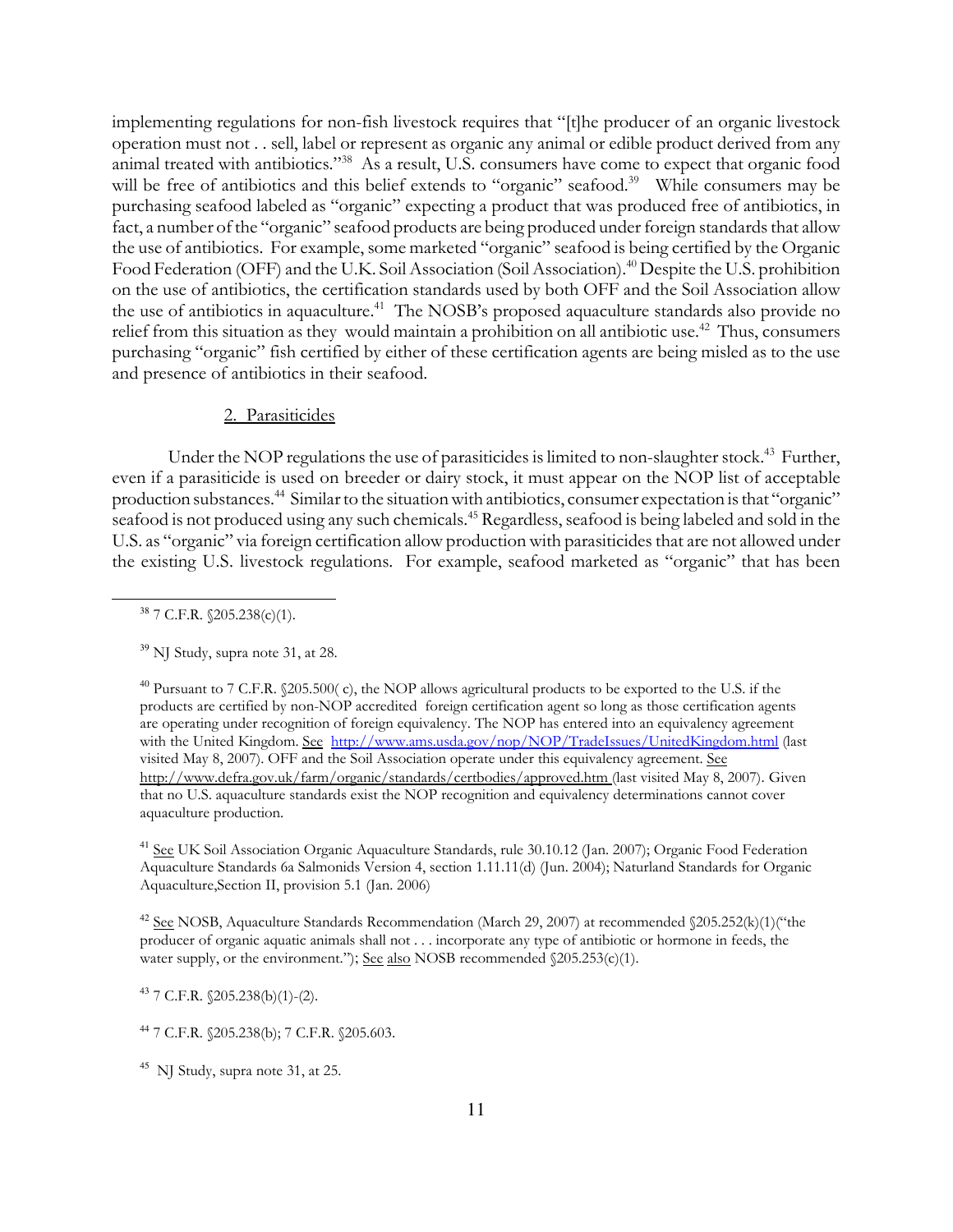certified by the Soil Association or OFF is permitted to utilize chloramines T,<sup>46</sup> a chemical parasiticide that is not found on the NOP list.<sup>47</sup> Again, the new NOSB recommendations provide no relief this violation and the parasiticides used in foreign certified seafood products are not approved from use in U.S. "organic" livestock production.<sup>48</sup>

### 3. Feed Requirements

The OFPA requires that, in order to be certified as organic, livestock must be fed "organically produced feed that meets the requirements of this title"<sup>49</sup> and this standard is also reflected in the current USDA regulations.<sup>50</sup> A federal court has interpreted these provisions to require organic livestock to have a fed ration that is 100% organic.<sup>51</sup> Nonetheless seafood is being labeled and marketed as "organic" in U.S. markets without meeting the 100% organic feed requirement. A number of the foreign certifying agents who have certified seafood products now appearing in the U.S. certify to organic aquaculture standards that do not require their seafood-based feed ingredients to be certified organic.<sup>52</sup> These feed ingredients are usually required to come from trimmings of wild fish caught for human consumption.<sup>53</sup> It is clear, however, that under existing U.S. regulations there are currently no organically caught wild fish. Indeed, the NOSB has deferred setting standards for the organic certification of wild seafood and the use of wild fish and wild aquatic animals in fish meal and fish oil for organic aquatic animal production.<sup>54</sup> Creation of fish meal without the 100% use of organic fish means that fish meal cannot be used as a feed that conforms to the requirements of organic livestock production. Therefore, consumers relying on the assumption that seafood labeled as "organic" meets the basic standards of the current U.S. regulatory scheme are being misled.

<sup>48</sup> See NOSB, Aquaculture Standards Recommendation (March 29, 2007) at recommended §205.253(b)(1)(requiring that any parasiticide used must first be approved under §205.603)

 $49$  7 U.S.C. §6509 (c)(1).

<sup>50</sup> 7 C.F.R. §205.237.

<sup>51</sup> See Harvey v. Johanns, 396 F.3d 28, 43, n.7 (1<sup>st</sup> Cir. 2005).

 $^{53}$  Id.  $\,$ 

<sup>46</sup> See generally http://www.fishdoc.co.uk/treatments/chloramine-T.htm (last visited May 8, 2007)(briefly describing the drug).

<sup>&</sup>lt;sup>47</sup> See UK Soil Association Organic Aquaculture Standards, rule 30.10.12 (Jan. 2007); Organic Food Federation Aquaculture Standards 6a Salmonids Version 4, section 1.11.10(b) (Jun. 2004); see also 7 C.F.R. 205.603(12)(limited use of parasiticides in organic livestock production).

<sup>52</sup> See e.g. UK Soil Assn.'s Aquaculture Standards, rule 30.8.2 (Jan. 2007); Organic Food Federation Aquaculture Standards, rule 1.9(Jun. 2004); and Naturland Standards for Organic Aquaculture, Section II, provision 8 (Jan. 2006).

<sup>54</sup> See NOSB, Aquaculture Standards Recommendation (March 29, 2007) at 2-3 available at http://www.ams.usda.gov/nosb/FinalRecommendations/Mar07/NOSB%20Final%20Aquaculture%203-29-0 7.pdf (last visited May 8, 2007).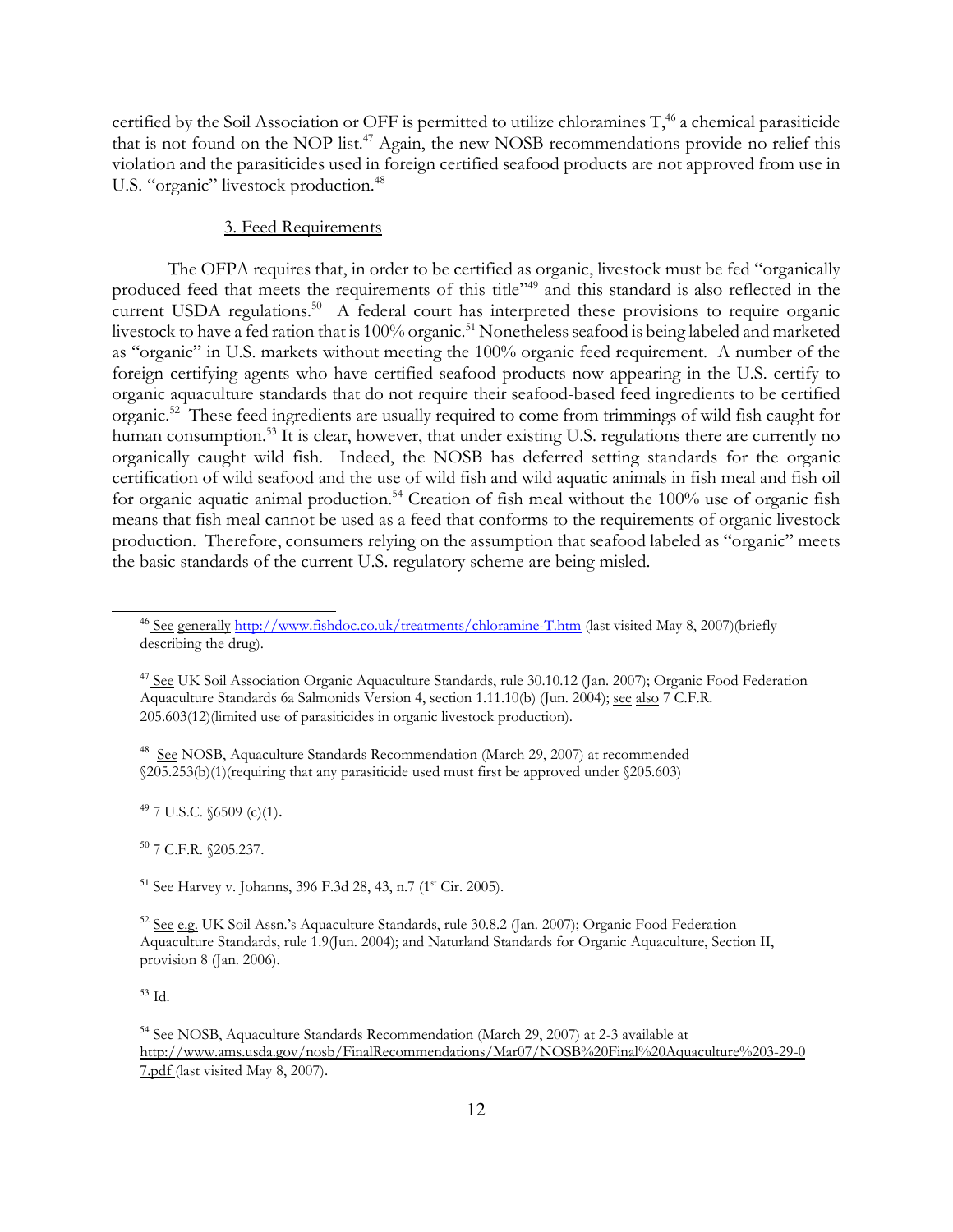#### 4. Accommodation of Natural Behavior

Many U.S. consumers have come to associate the word "organic" with more humane living conditions for animals.<sup>55</sup> Current U.S. livestock regulations reflect this belief, requiring that a "producer" of a livestock operation must establish and maintain livestock living conditions which accommodate the health and natural behavior of animals."<sup>56</sup> Currently, many non-USDA "organic" certification standards allow for organic seafood production that encloses anadromous fish, such as salmon, in submerged nets. Such standards do not accommodate the free movement required by anadromous fish in order to migrate and spawn per their natural behavior. The NOSB has even deferred any recommendations on the compatability of open water net pens with organic standards.<sup>57</sup> As such, to the extent that consumers seek the "organic" label in order to purchase seafood produced in a manner consistent with the natural behaviors of the fish species they are being misled by current labeling.

### VII. USDA Has Enforcement Authority and Must Take Action

The OFPA vests USDA with enforcement authority and states that the agency may bring enforcement action against "[a]ny person who knowingly sells or labels a product as organic, except in accordance with this title."<sup>58</sup> By the plain meaning of the OFPA, this authority is unmistakably broad, allowing the USDA to enforce misuse of the term "organic" on any product, not just currently regulated agricultural products.

Any certifying agent that certifies seafood as "organic" for sale in the U.S. is doing so in violation of the OFPA and its implementing regulations. Under 7 C.F.R. §205.500 a certifier may be accredited only "in the areas of crops, livestock, wild crops, livestock, or handling of any other combination thereof."<sup>59</sup> As discussed supra, the definition of "livestock" in the regulations does not presently include seafood.<sup>60</sup> Therefore, no certifying agent is accredited to certify seafood for sale in the U.S. Certifying a seafood producer as "organic" is a violation of the general accreditation requirements of  $$205.501$  and should be subject to enforcement action under  $$205.510(e).$ <sup>61</sup>

CFS and the undersigned petitioners request that the USDA immediately use its enforcement power to restrict the U.S. marketing and sale of seafood labeled "organic" by bringing action against

<sup>55</sup> NJ Study, supra note 31, at 25.

<sup>56</sup> 7 C.F.R. §205.239(a).

<sup>&</sup>lt;sup>57</sup> See NOSB, Aquaculture Standards Recommendation (March 29, 2007) at 2-3 available at http://www.ams.usda.gov/nosb/FinalRecommendations/Mar07/NOSB%20Final%20Aquaculture%203-29-0 7.pdf (last visited May 8, 2007).

<sup>58</sup> 7 U.S.C. § 6519(a) (emphasis added).

<sup>59</sup> 7 C.F.R. § 205.500.

 $60$  7 C.F.R.  $\{(205.2\,.$ 

<sup>61</sup> 7 C.F.R. §§ 205.501, 205.510(e).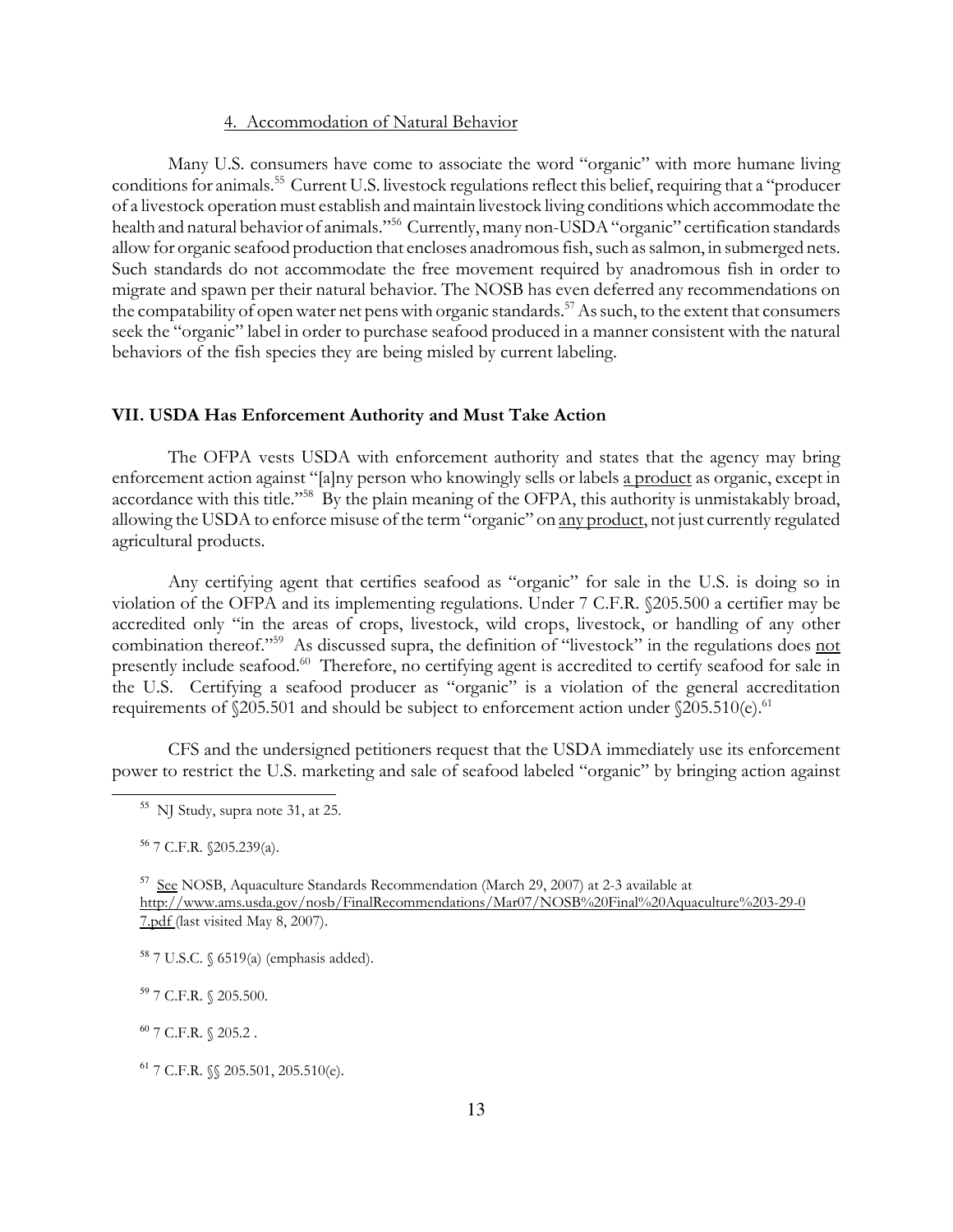producers, certifying agents and others engaged in this deceptive and illegal misuse of the term "organic." CFS seeks such action for at least several important reasons. First, consumers are being induced to purchase agricultural products labeled as "organic" that do not meet U.S. statutory and regulatory requirements. Second, continued allowance of the use an "organic" label that is not in accordance with USDA standard will, in direct conflict with the Congressional intent of the OFPA, lead to a new proliferation of "organic" labeling claims based upon differing and contradictory standards. Third, continued allowance of these labeling claims will undermine the integrity of the current U.S. organic regulations and allow producers to circumvent the USDA "gold standard"<sup>62</sup> while still enjoying the price premium connected to organic foods.

Ultimately, if the "organic" label ceases to be premised upon a consistently and rigorously enforced standard the entire organic marketplace is at risk. A loss of the organic market would result in a permanent loss of the environmental and public health benefits of expanding U.S. organic agricultural production.<sup>63</sup>

Accordingly, CFS and the undersigned petitioners specifically request that USDA, NOP take the following actions:

- (1). Issue a publicly available legal opinion explaining the scope of the National Organic Program's enforcement authority concerning use of the term "organic" on product labels and labeling. This document should be published in the Federal Register and on the USDA, NOP website.
- (2). As to organic certification agents accredited by the USDA, National Organic Program:

(A). Issue a general notice letter to all accredited certifying agents (ACAs) clarifying that the scope of the accreditation issued to certifiers under the NOP does not include certification for aquatic animal production as "organic;"

(B). Direct all ACAs to send notice to all of their clients and parties considering applying for certification that the production of aquatic animals as "organic" and/or the labeling of aquatic animal products is inconsistent with the scope of their certification;

(C). Issue a letter of non-compliance to each ACA that is currently certifying aquatic animal production and/or whose certification seal is appearing on U.S. seafood products labeled as "organic;"

(D). Order the removal of the term "organic," all certifier seals, and the USDA organic seal from any package, label or retail display of "organic" seafood sold or marketed in U.S. within ninety (90) days;

 $^{62}$ NOSB Meeting, Transcript of Proceeding, Statement of Barbara Robinson at 65 (Oct 14, 2004) available at http://www.ams.usda.gov/nosb/transcripts/Oct2004/10\_14\_04.pdf (last visited May 5, 2007).

<sup>&</sup>lt;sup>63</sup> See Center for Food Safety, Organic Foods Offer a Better Way to Farm and a Better Way to Eat - So Why Are They Under Siege? (July 2005) available at http://www.centerforfoodsafety.org/pubs/FSRVol4.pdf (last visited May 30, 2007)(explaining the environmental and public health benefits of organic agricultural production).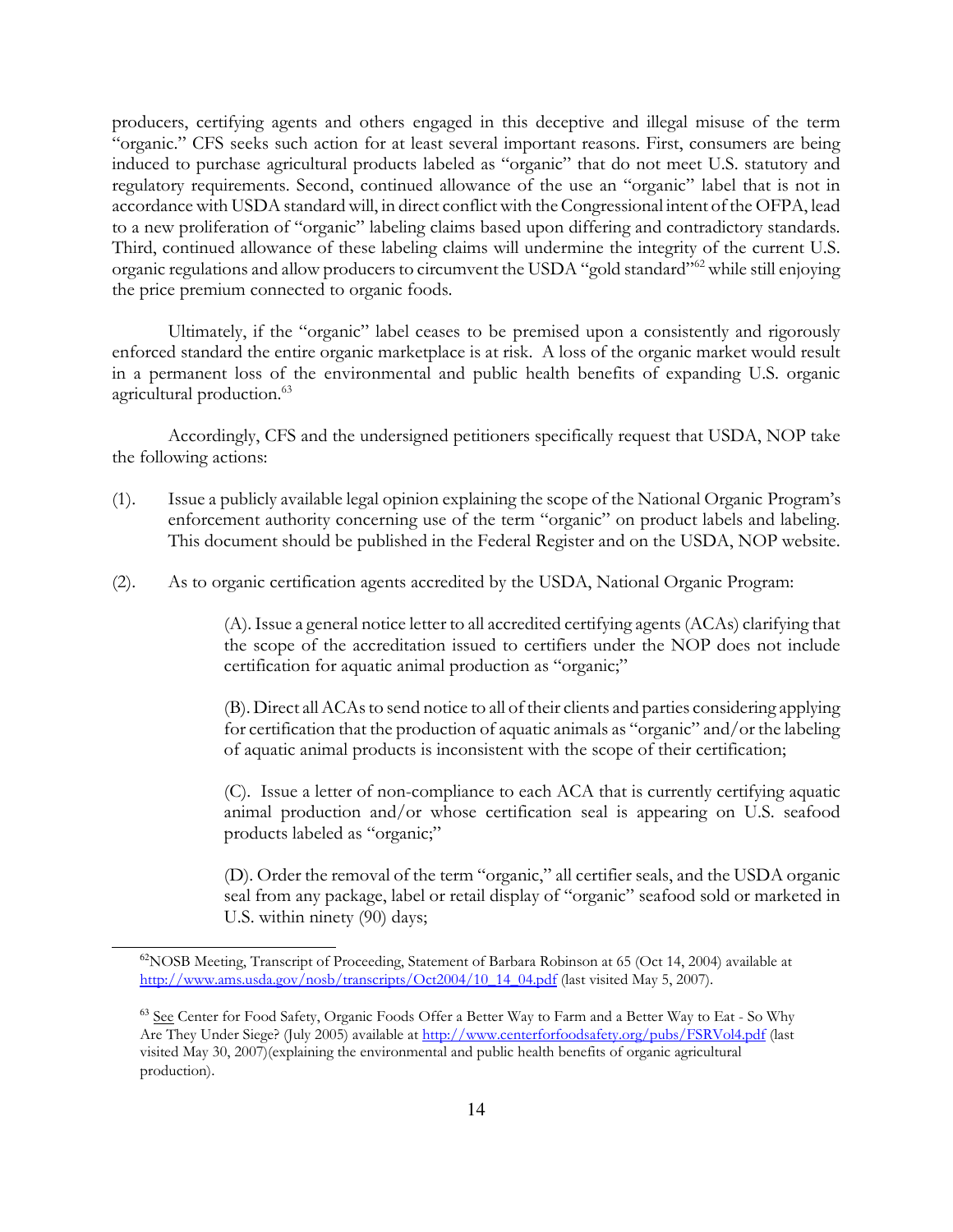(E) Suspend the accreditation of any ACA that is found not to be in compliance with the order describe above in (D);

(F) Levy civil penalties consistent with 7 U.S.C. §6519(a) as deemed appropriate; and

(G) Take action consistent with 18 U.S.C. §1001 as deemed appropriate.<sup>64</sup>

(3). As to organic certification bodies operating under recognition agreements or equivalency determinations with the NOP:

> (A). Issue a general notice letter to all foreign governmental regulatory bodies recognized by the NOP under either a recognition of conformity assessment or an equivalency determination that accredited certifying agents (ACAs) operating under their authority may not provide certification services for aquatic animals labeled or marketed as "organic" that are exported for the purposes of sale in the United States;

> (B). Issue a letter of non-compliance to each foreign certification agency that is identified as currently certifying aquatic animal production and/or whose certification seal is appearing on U.S. seafood products labeled as "organic;"

> (C). Order the removal of the term "organic" and all certifier seals from any package, label or retail display of "organic" seafood sold or marketed in U.S. within ninety (90) days;

> (D) Suspend the accreditation of any ACA that is found not be in compliance with the order describe above in (C);

> (E) Levy civil penalties consistent with 7 U.S.C. §6519(a) as deemed appropriate; and

(F) Take action consistent with 18 U.S.C. §1001 as deemed appropriate.

## **CONCLUSION**

As established at 5 U.S.C. § 706(1) and 7 CF.R. § 1.28, petitioners request that the agency provide an answer to this citizen petition within a reasonable time. Failure to respond within a reasonable time will be construed as constructive denial of the requests contained here and may subject the agency to litigation.

<sup>64</sup> 7 U.S.C. § 6519(b) subjects false statements made to the Secretary to the provisions of 18 U.S.C. § 1001.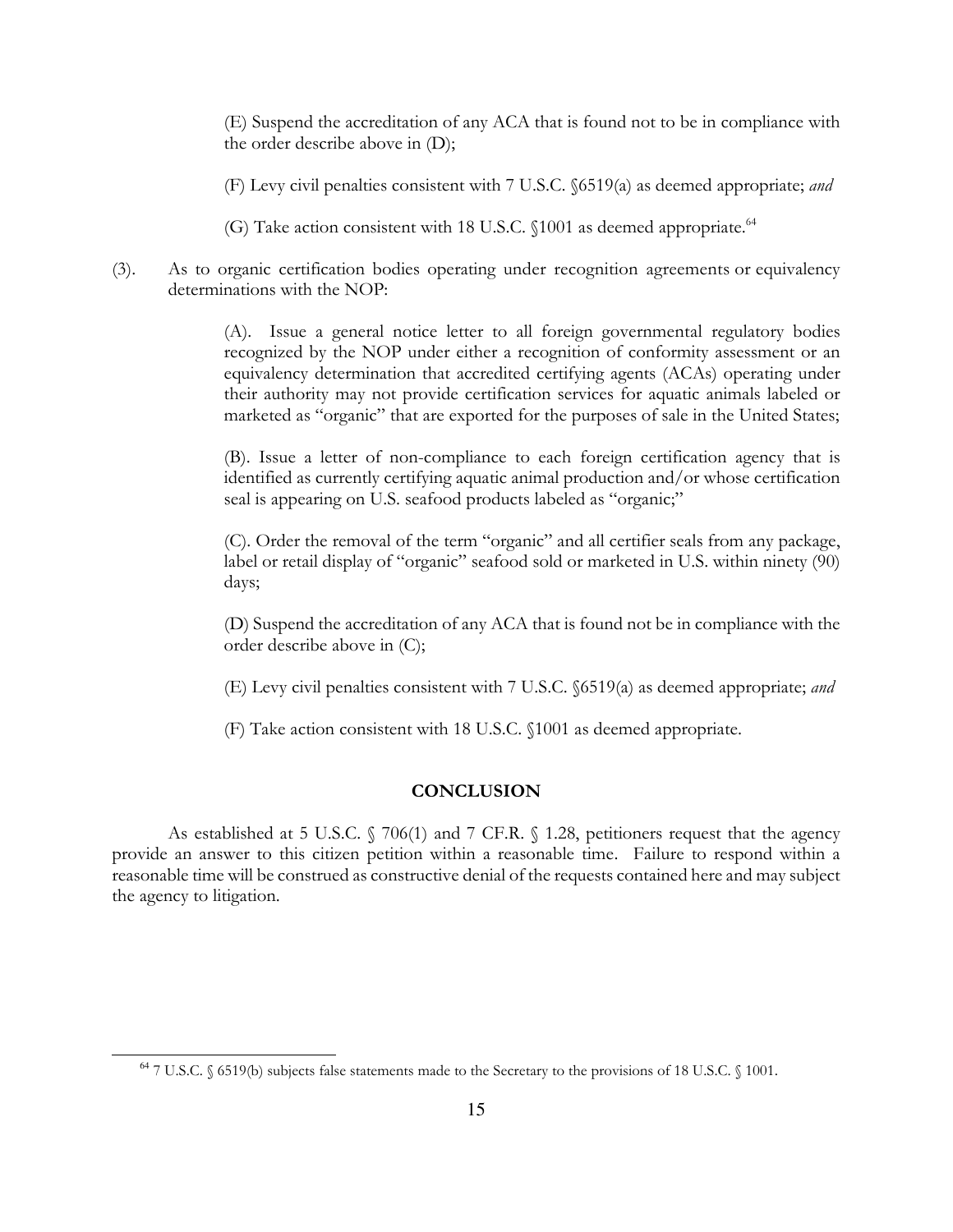Respectfully submitted,

l Joseph Mendelson, III Legal Director Center for Food Safety 660 Pennsylvania Ave., SE Suite 302 Washington, DC 20003

Attach.